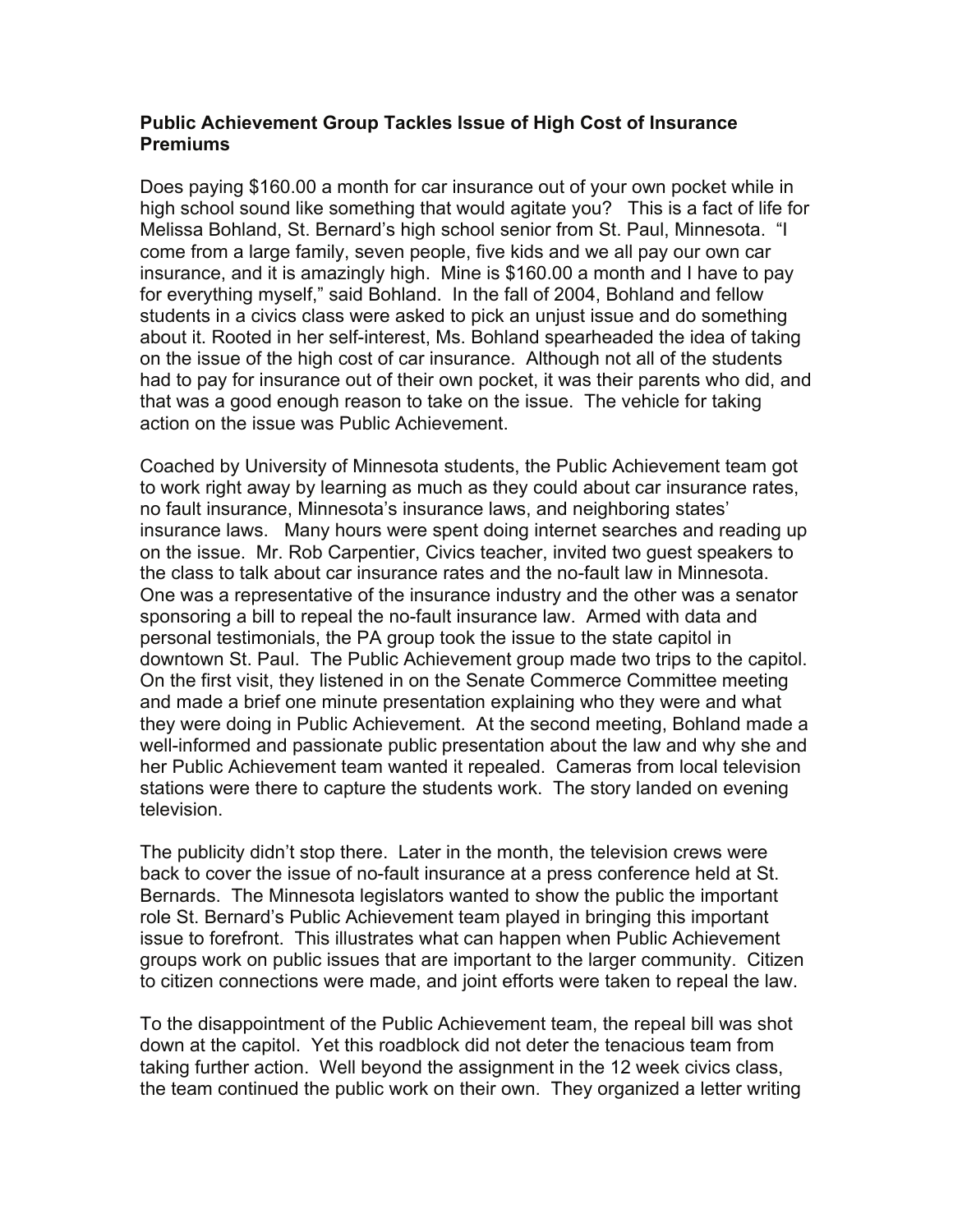campaign at the school and took hundreds of letters to the capitol. Teacher Rob Carpentier said, "I continue to be amazed by the kids and their interest and ability to stay up on the insurance issue. I haven't had these kids in class since November and they still are in contact with state senators and they still go to the Capitol to lobby for their issue." After the class was over, Bohland and other students collected hundreds of letters from Saint Bernards students to take to the capitol. In the letters, these young citizens called on the senators for what they saw as caving to special interests. Carpentier said, " I was and am continually amazed at the kids and their ability to set and meet deadlines and get others fired up about the issue, including adults! The kids accomplished so much, and then when you think that they did it in several weeks, you are left simply astonished." As Bohland stated, "We are going to go back to the capitol because we are not going to give up. It (the law) needs to be changed."

When asked about power and what it means to Bohland, she said, "My perception of power has really changed. Before I started PA, none of the teachers would take any of us seriously, and now that they see what we can do and what we have done, how we actually can go about the system and learn how to get things done. I think they take us more seriously. And, I understand now that there is power in numbers. People can actually do something as long as they are passionate about it. That has been really awesome for me and has helped me grow."

As many groups find with Public Achievement projects, there are challenges along the way. At first, it didn't seem like the young people were listened to. "In the beginning it was hard to get everybody to listen to us because they are these big powerful people and they didn't think that people this young could make a difference and that we really cared about this. But then we stepped in and we really showed them what we were all about and we actually told them a lot of stuff that they hadn't already known. I think they were blown away in the beginning," said Bohland. But the group was accountable to one another and carried the project through, long after the class was over. When asked what Bohland would say to others doing Public Achievement, she said, "Well, I hit a lot of roadblocks with Public Achievement, you just have to keep going. There really is no end result. There are always going to be injustices and things that need to be changed in the world around us today. I think you need to understand that although you hit a roadblock, you need to keep working through it. That has been one of my struggles too, just working through the hard times. Sometimes there are people that don't want the same things that you do and may work against you, and you just need to work around that."

Learning takes place for everyone involved in Public Achievement. Coaches Sarah Tuttle, Charles McDonald and Conor Leonard reflected on the experience of coaching the group as an exciting and invigorating experience. They coached as part of a class called "Democracy and Education" taught by University of Minnesota Professor Jim Farr. McDonald said, "This is the best class at the U. I